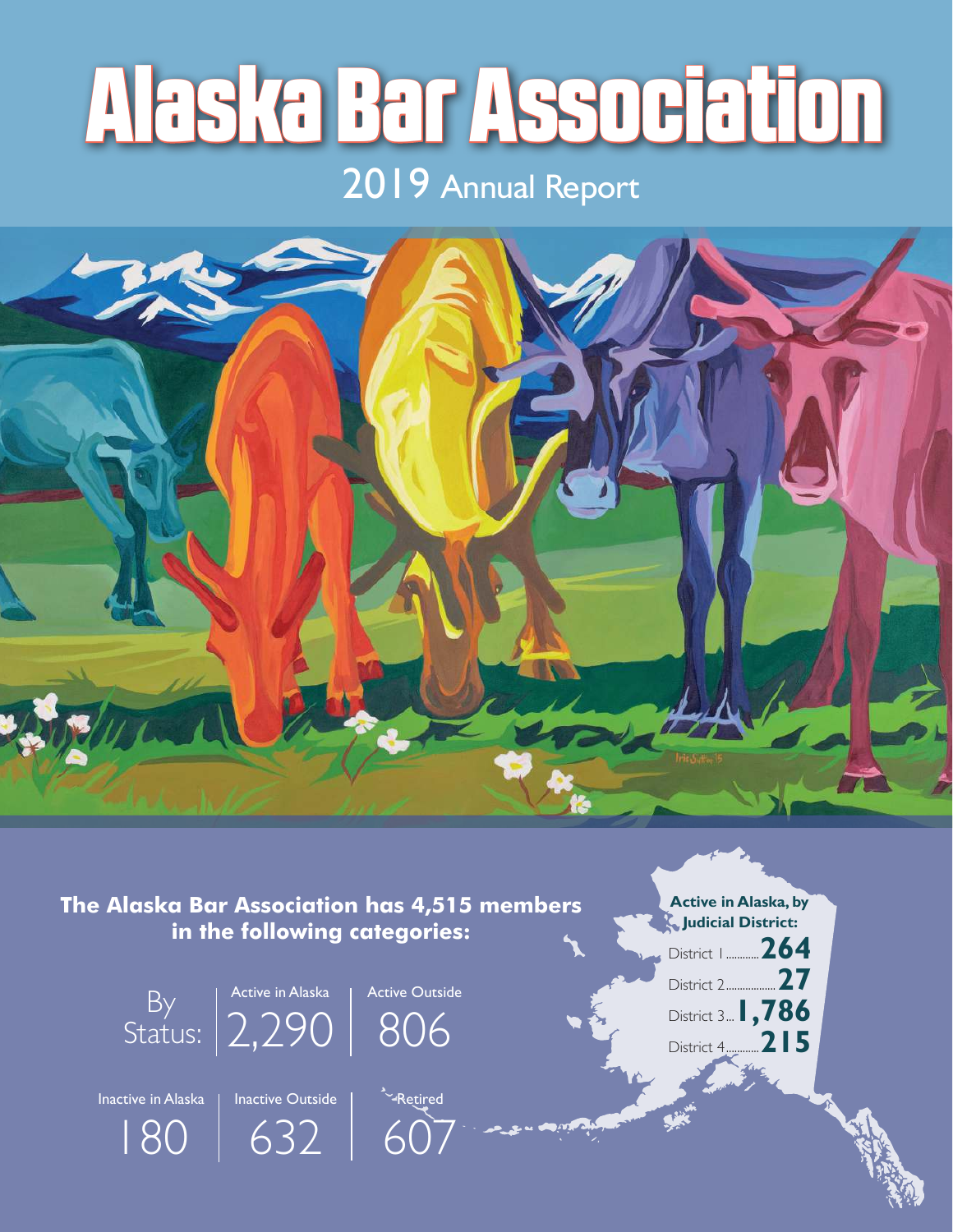# Alaska Bar Association — 2019 Annual Report

# **Admissions/Licensing**

| <b>2019 BAR EXAM RESULTS</b> |                   |               |  |  |
|------------------------------|-------------------|---------------|--|--|
| <b>Date</b>                  | <b>Applicants</b> | <b>Passed</b> |  |  |
| <b>Feb. 2019</b>             | 32                | $\sqrt{2}$    |  |  |
| I st time takers             | $\mid$ /          | IΟ            |  |  |
| <b>July 2019</b>             | 57                | 32            |  |  |
| Ist time takers              |                   | 28            |  |  |

**UBE:** Alaska administers the Uniform Bar Exam (UBE) with the passing score set at 280. The Alaska Supreme Court asked the Board of Governors to review the cut score and whether it should remain the same. The Board recommended that the passing score remain at 280.

34 applicants were approved for admission by UBE score transfer.

43 applicants were approved for admission by reciprocity.

Alaska continues to conduct its own character investigations. The Bar uses an admissions database which allows applicants to enter their information directly into the system.

## **CLE**

CLE programs were delivered in a variety of formats for the year; with the greatest attendance at 30 live programs.



In addition, 231 individuals attended one or more CLE events at the annual convention in Fairbanks.

# **Mandatory Continuing Legal Education**

- 2,927 Active Bar members are required to:
	- earn at least 3 CLE ethics credits
	- encouraged to earn at least 9 additional credits
	- report MCLE compliance annually
- 99.8% reported compliance
- 55% reported earning at least 12 credits
- 20% reported earning between 3 and 11 credits
- 25% reported earning only 3 ethics credits
- **5 Bar members** were administratively suspended for failure to comply

# **Member Services**

- ALPS (Attorney Liability Protection Society) is the Bar endorsed malpractice insurance company.
- Casemaker: all Bar members have free access to this online legal research service.
- The *Alaska Bar Rag*, the Bar's newspaper, is published quarterly.
- *E-New*s: this electronic bulletin is sent weekly to Bar members.
- The *Alaska Law Review* is published online by Duke Law School.
- Insurance programs: the Bar sponsored group disability and life insurance programs for Bar members.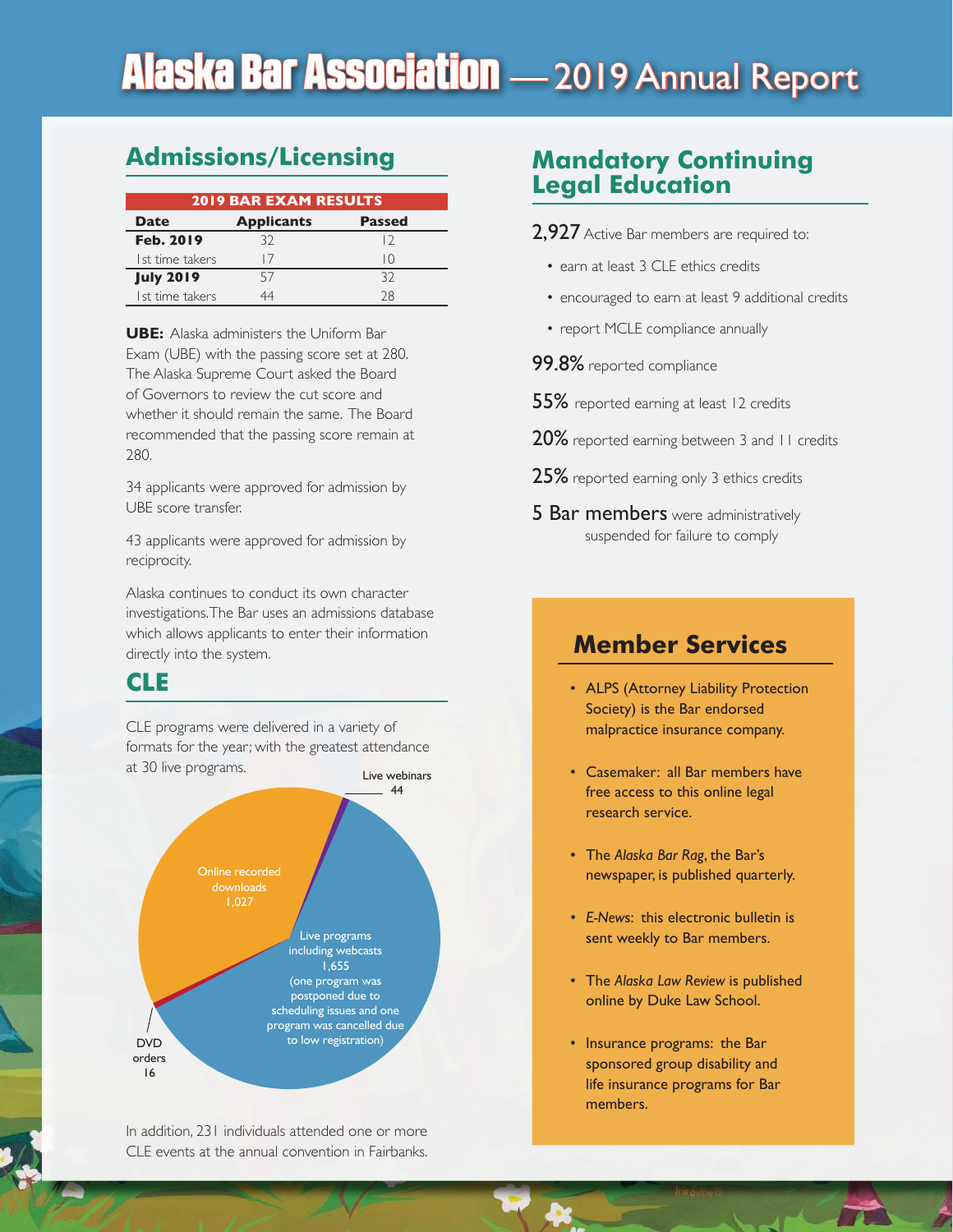# Alaska Bar Association — 2019 Annual Report

# **Public Service**

The Lawyer Referral Service had 54 attorneys in 33 practice areas.

The Lawyer Referral Service provided referrals to 3,172 callers. The most frequently requested areas were divorce/custody; labor relations; and negligence.

The Alaska Bar Foundation distributed IOLTA (Interest on Lawyers Trust Accounts) grants to Alaska Legal Services (\$18,750) and Alaska Institute for Justice (\$6,250).



# **Committees and Sections**

- In 2019 there were 30 active **substantive law sections.** with a total individual membership of 2,909 for all sections. The total, including members with multiple sections (and non-Bar members) was 3,742.
- There are ten **Standing Bar committees** and five **Bar Rule committees**.

# **Pro Bono Services**

- Partnered with 106 justice volunteers to host the 10th annual MLK Day free legal clinic in Anchorage, Fairbanks, Juneau and Palmer; has provided more than 6000 combined volunteer hours to 3560 clients totaling \$561k in donated legal services.
- Alaska Free Legal Answers—a free web-based legal clinic for low-income Alaskans—provided assistance from 25 volunteer lawyers who work with clients that can ask up to three civil legal questions in one year.
- Elizabeth Peratrovich Legal Clinic—a live clinic hosted during annual Alaska Federation of Natives Convention for attendees—celebrated its ninth year by serving 20 clients by four volunteers at the Fairbanks venue.
- Provided technical assistance and organizational support for free legal services to annual Project Homeless Connect event which serves more than 700 homeless Alaskans.

# **Awards**

#### **Board of Governors**

*Distinguished Service:*  Peter Partnow

*Professionalism:*  Bob Groseclose

*Layperson Service* Patty Kastelic

*Judge Nora Guinn* Magistrate Judge Kim Sweet

*Robert Hickerson Public Service:* Jennifer Hite

#### **Bryan P. Timbers Pro Bono**

*Private Attorney:* Bonnie Coghlan *Public Sector:* Aisha Tinker Bray

**Alaska Bar Foundation Jay Rabinowitz Public Service** Senior Justice Dana Fabe

#### **Of the 4,515 members of the Alaska Bar Association, Female Attorney Categories:**

Total Female Attorneys

1,685

Active in Alaska

Active Outside

Inactive

354

Retired

148



## **2019 Board of Governors**

- Rob Stone, President
- Ben Hofmeister, President-Elect
- Molly Brown, Vice President
- Cam Leonard, Secretary
- Bill Granger (Public Member), Treasurer
- Jed Cox (Public Member)

248

- Susan Cox
- Darrel Gardner
- Bill Gordon (Public Member)
- Jessica Graham
- Aimee Oravec
- Hanna Sebold
- Diana Wildland, New Lawyer Liaison